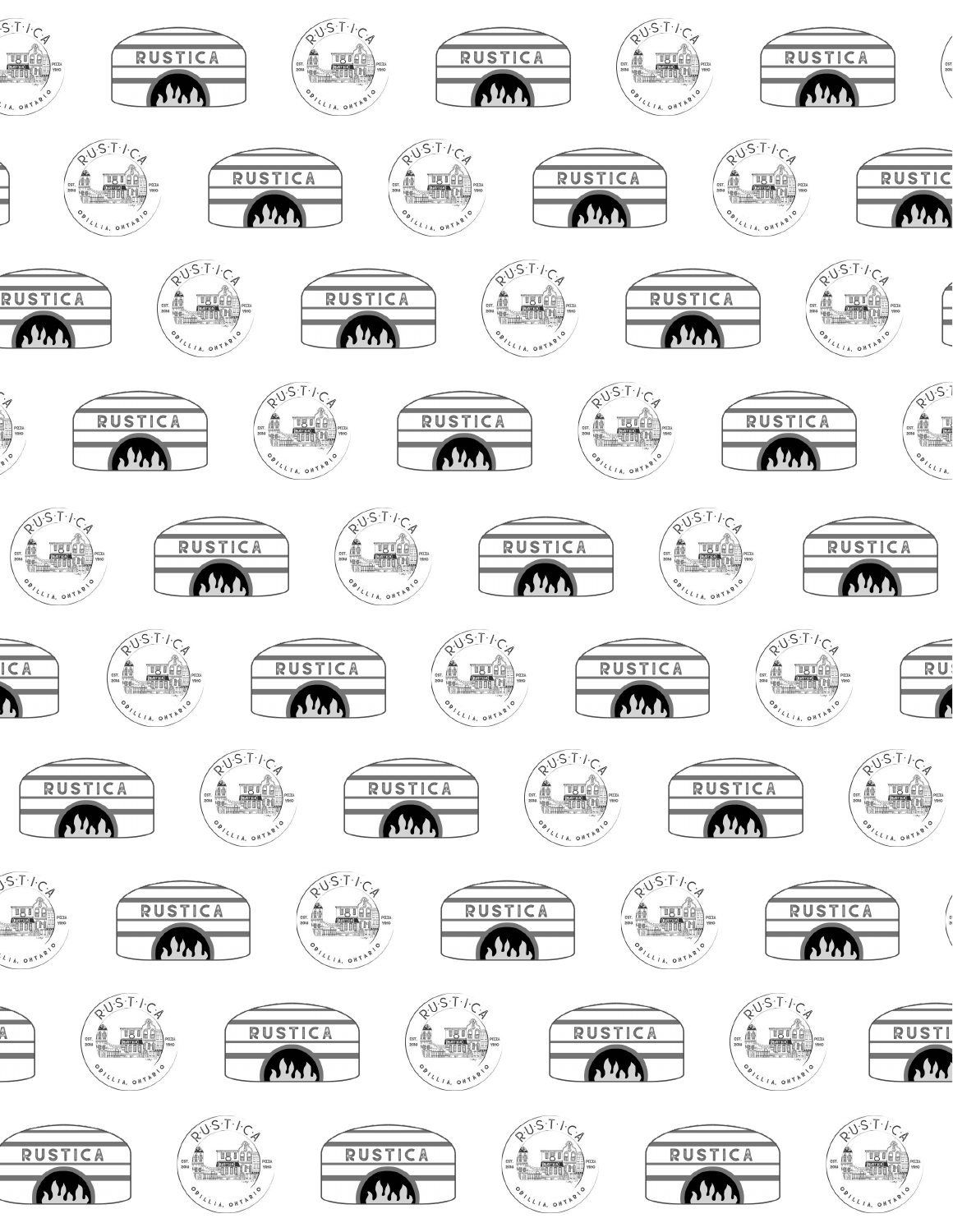| Cocktails       | Rustica Pizza Vino |
|-----------------|--------------------|
| <b>Desserts</b> | excl HST           |
|                 |                    |

### **COCKTAILS**

| Tromba Sour                                      | $1.5\,$ oz                                       | 11.00 |  |  |  |
|--------------------------------------------------|--------------------------------------------------|-------|--|--|--|
|                                                  | Tequila, Cointreau, pineapple, chili honey, lime |       |  |  |  |
|                                                  |                                                  |       |  |  |  |
| Lavender Limonata                                | $1.5\,$ oz                                       | 10.00 |  |  |  |
| Empress gin, lemonade, lavender bitters          |                                                  |       |  |  |  |
|                                                  |                                                  |       |  |  |  |
| Venetian Greyhound                               | $1.5 \text{ oz}$                                 | 11.00 |  |  |  |
| Grey Goose vodka, Campari, grapefruit            |                                                  |       |  |  |  |
|                                                  |                                                  |       |  |  |  |
| Rustica Negroni                                  | $2 \text{ oz}$                                   | 10.00 |  |  |  |
| Campari, sweet vermouth, blood orange gin        |                                                  |       |  |  |  |
|                                                  |                                                  |       |  |  |  |
| Aperol Spritz                                    | $1.5$ or                                         | 10.00 |  |  |  |
| Bitter Aperol, prosecco, splash of soda          |                                                  |       |  |  |  |
|                                                  |                                                  |       |  |  |  |
| The Chiropractor                                 | $1.5$ or                                         | 12.00 |  |  |  |
| Bourbon, Amaro, Grand Marnier, bitters           |                                                  |       |  |  |  |
|                                                  |                                                  |       |  |  |  |
| Mrs. French                                      | $1.5$ or                                         | 11.00 |  |  |  |
| Empress gin, lemon, prosecco, basil              |                                                  |       |  |  |  |
|                                                  |                                                  |       |  |  |  |
| Walter's Caesar                                  | $1\,$ oz                                         | 9.00  |  |  |  |
| Walter's Caesar mix, vodka, fixin's              |                                                  |       |  |  |  |
|                                                  |                                                  |       |  |  |  |
| Peach Mimosa                                     | $2.5 \text{ oz}$                                 | 11.00 |  |  |  |
| Peach schnapps, prosecco, splash of orange juice |                                                  |       |  |  |  |
|                                                  |                                                  |       |  |  |  |
| The Buzz                                         | $1.5$ or                                         | 11.00 |  |  |  |

Barocco espresso, vodka, coffee liqueur

### **DESSERTS**

| Salted Caramel Warm Brownie Affogato |              |
|--------------------------------------|--------------|
| Nutella Pizza Doughnuts              | 9.00         |
| Affogato<br>add a shot of liqueur    | 6.00<br>3.00 |
| Tiramisu                             |              |

# Cider Rustica Pizza Vino Non-Alcoholic excl. HST ------------------------------------------------------------------------

### **CIDER**

|         | ⊟an                                                                                   |
|---------|---------------------------------------------------------------------------------------|
|         |                                                                                       |
|         |                                                                                       |
|         |                                                                                       |
|         | 7.50                                                                                  |
|         |                                                                                       |
|         |                                                                                       |
|         |                                                                                       |
|         |                                                                                       |
| $5.0\%$ | 7.50                                                                                  |
|         |                                                                                       |
|         |                                                                                       |
|         |                                                                                       |
|         |                                                                                       |
| $5.3\%$ | 7.50                                                                                  |
|         | Brickworks Cider House<br>$4.7\%$<br>Semi-sweet Apple Cider<br>Brickworks Cider House |

------------------------------------------------------------------------

### **NON-ALCOHOLIC DRINKS**

| Coffee     |            |      |
|------------|------------|------|
|            | Espresso   | 3.45 |
|            | Americano  | 3.75 |
|            | Cappuccino | 4.25 |
|            | Latte      | 4.25 |
| Soft Drink |            | 3.25 |
|            |            |      |
| Juice      |            | 3.95 |
|            | Apple      |      |
|            | Orange     |      |
|            | Cranberry  |      |
|            | Lemonade   |      |
|            | Grapefruit |      |
| Sparkling  |            |      |

| San Pellegrino Water 500 mL          | 3.95 |
|--------------------------------------|------|
| San Pellegrino Water 750 mL          | 4.65 |
| San Pellegrino Flavoured 330 mL 3.75 |      |

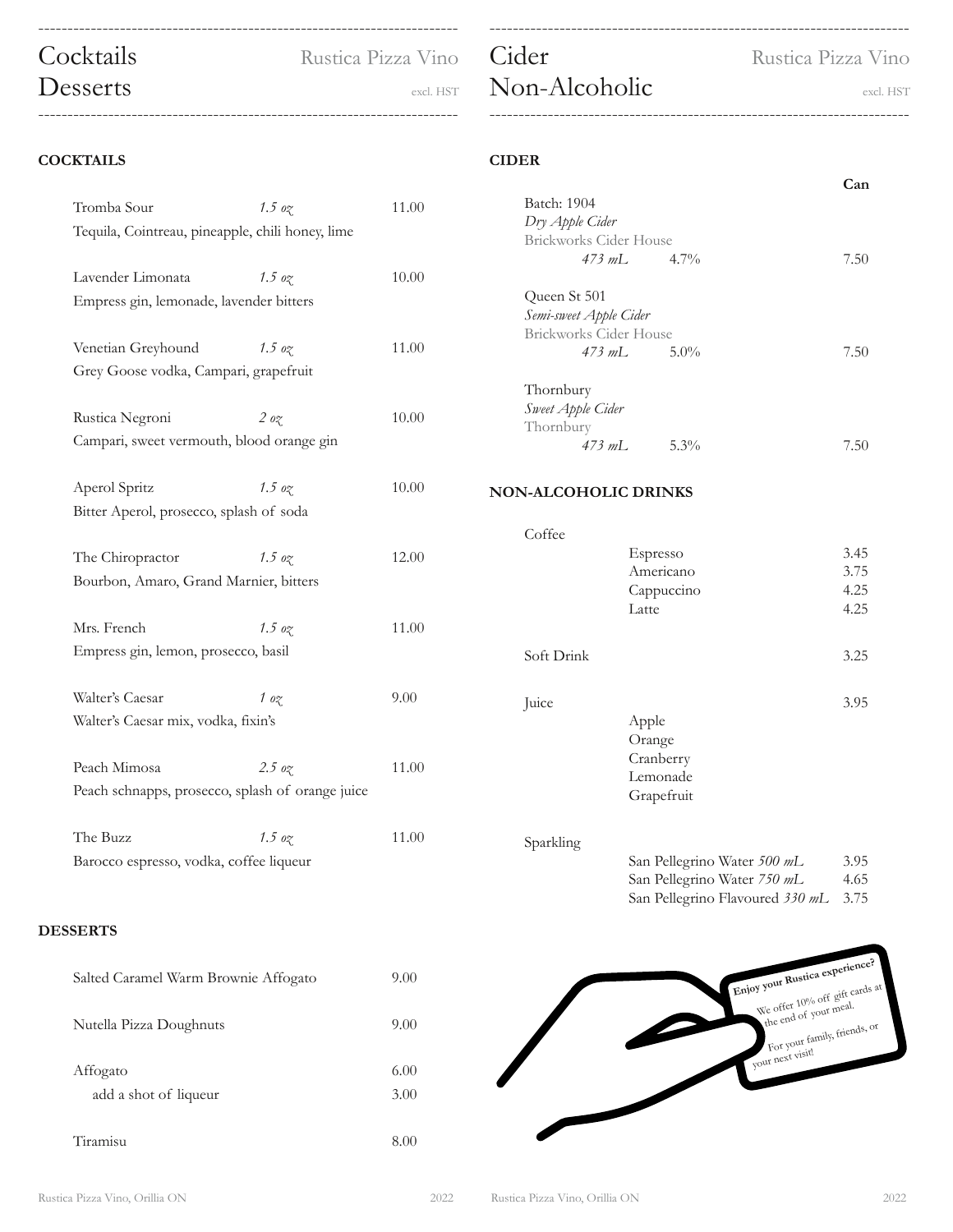Vino Bianco Rustica Pizza Vino

excl. HST

------------------------------------------------------------------------

------------------------------------------------------------------------

Beer Rustica Pizza Vino

------------------------------------------------------------------------

------------------------------------------------------------------------

excl. HST

**WHITE**

| w 1 1 1 1 1 1    |                                                                                                                                     | 5 <sub>oz</sub>  | 8 oz                     | <b>Bottle</b>          |
|------------------|-------------------------------------------------------------------------------------------------------------------------------------|------------------|--------------------------|------------------------|
|                  | House White Chardonnay<br>$13.0\%$<br>Chile<br>Chardonnay; light & crisp; apple, vanilla, butter                                    | 6.52             | 8.97                     |                        |
| 2020             | La Delizia Pinot Grigio<br>$12.0\%$ 7.08<br>Friuli, Italy<br>Pinot Grigio; balanced & fruity; citrus, stone fruit, floral           |                  | 10.36                    | 29.84                  |
| 2015             | Big Head<br>Ontario (VQA)<br>$11.0\%$ 9.46<br>Riesling; dry & refreshing; apple, candied lemon, honey                               |                  | 13.97                    | 39.74                  |
| 2021             | Nautilus<br>Marlborough, NZ 13.5% 10.78<br>Sauvignon Blanc;<br>fruity & intense; tropical fruit, ripe fruit, mineral                |                  | 15.96                    | 46.40                  |
| 2020             | <b>Ryder Estate</b><br>California, USA<br>$13.5\%$<br>Chardonnay;<br>clean & smooth; white peach, butterscotch, caramel             |                  |                          | 53.47                  |
| 2018             | Scarpetta Pinot Grigio<br>Veneto, Italy<br>$13.5\%$<br>Pinot Grigio; crisp & dry; stone fruit, citrus, mineral                      |                  |                          | 46.83                  |
| <b>ROSÉ</b>      |                                                                                                                                     | 5 <sub>oz</sub>  | $8\,\mathrm{oz}$         | <b>Bottle</b>          |
| 2020             | Mas Carlot Rosé<br>$13.5\%$<br>France<br>Rosé;<br>fresh & delicate; raspberry, citrus, Herbes de Provence                           | 10.24            | 15.16                    | 44.07                  |
| <b>SPARKLING</b> |                                                                                                                                     |                  |                          |                        |
|                  | Bisol Jeio Cuvée Brut<br>Veneto, Italy<br>$11.5\%$ 8.53<br>Prosecco; elegant & balanced; peaches, apricots, floral<br>Conti Ricatti | $5\,\mathrm{oz}$ | 8 <sub>oz</sub><br>12.53 | <b>Bottle</b><br>36.47 |
|                  | Veneto, Italy<br>$11.5\%$<br>Prosecco; bright & fruity; ripe orchard fruit, peach, apple                                            |                  |                          | 41.74                  |

## **BEER**

|                                             |         | Draft | Can  | <b>Bottle</b> |
|---------------------------------------------|---------|-------|------|---------------|
| Silver Lining                               |         |       |      |               |
| Dark Lager                                  |         |       |      |               |
| Quayle's Brewery                            |         |       |      |               |
| 16 $\mathfrak{o}$ z                         | $5.0\%$ | 7.50  |      |               |
| Tread Lightly                               |         |       |      |               |
| Light Lager                                 |         |       |      |               |
| Muskoka Brewery                             |         |       |      |               |
| $16 \, o_{\rm X}$                           | $4.0\%$ | 7.50  |      |               |
| Detour                                      |         |       |      |               |
| India Session Ale                           |         |       |      |               |
| Muskoka Brewery                             |         |       |      |               |
| $16 \text{ oz}$                             | $4.3\%$ | 7.50  |      |               |
| Razbiscus                                   |         |       |      |               |
| Fruited Sour (Raspberry and Hibiscus)       |         |       |      |               |
| The George Brewing Company                  |         |       |      |               |
| 473 mL                                      | $5.0\%$ |       | 8.00 |               |
| Buzzin' Beefore You Know It                 |         |       |      |               |
| Czech Amber Lager with Honey                |         |       |      |               |
| Sawdust City Brewing Co.                    |         |       |      |               |
| $473 \; \text{m}$ . $4.7\%$                 |         |       | 8.00 |               |
| Trois Houblon                               |         |       |      |               |
| Alsatian Pilsner                            |         |       |      |               |
| Sawdust City Brewing Co. / Matron Fine Beer |         |       |      |               |
| $473$ mI.                                   | $5.2\%$ |       | 8.00 |               |
| Jam up the Mash                             |         |       |      |               |
| Sour                                        |         |       |      |               |
| Collective Arts                             |         |       |      |               |
| $473$ mL $5.2\%$                            |         |       | 8.00 |               |
| Pale Ale                                    |         |       |      |               |
| English Pale Ale                            |         |       |      |               |
| Maclean's Ales                              |         |       |      |               |
| $473$ mL                                    | $5.2\%$ |       | 8.00 |               |
| Juicin'                                     |         |       |      |               |
| New England IPA                             |         |       |      |               |
| Sawdust City Brewing Co.                    |         |       |      |               |
| $473$ mL 6.0%                               |         |       | 8.00 |               |
| Mad Tom                                     |         |       |      |               |
| West Coast IPA                              |         |       |      |               |
| Muskoka Brewery                             |         |       |      |               |
| $473 \text{ mL}$ $6.4\%$                    |         |       | 8.00 |               |
| Stranger than Fiction                       |         |       |      |               |
| Porter                                      |         |       |      |               |
| Collective Arts                             |         |       |      |               |
| $473 \text{ mL}$ 5.5%                       |         |       | 8.00 |               |
| Skinny Dippin'                              |         |       |      |               |
| Stout                                       |         |       |      |               |
| Sawdust City Brewing Co.                    |         |       |      |               |
| $473 \text{ mL}$ 5.5%                       |         |       | 8.00 |               |
| Michelob Ultra                              |         |       |      |               |
| Light Lager                                 |         |       |      |               |
| $341$ mL $4.0\%$                            |         |       |      | 7.00          |
| Peroni Nastro Azzuro                        |         |       |      |               |
| Pale Lager                                  |         |       |      |               |
| 330 mL                                      | $5.1\%$ |       |      | 7.00          |
|                                             |         |       |      |               |